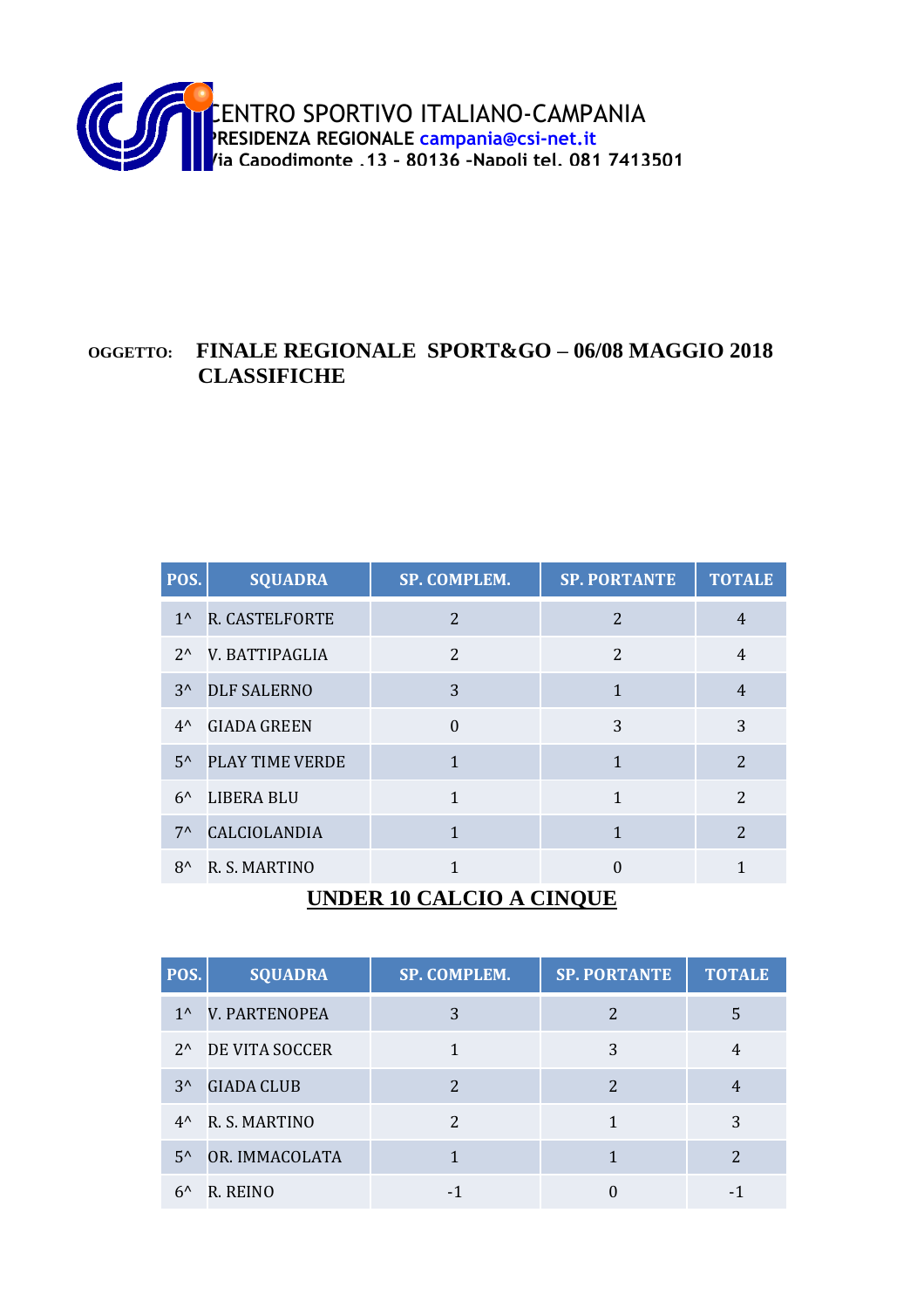#### **UNDER 12 CALCIO A CINQUE**

# **UNDER 10 CALCIO A SETTE**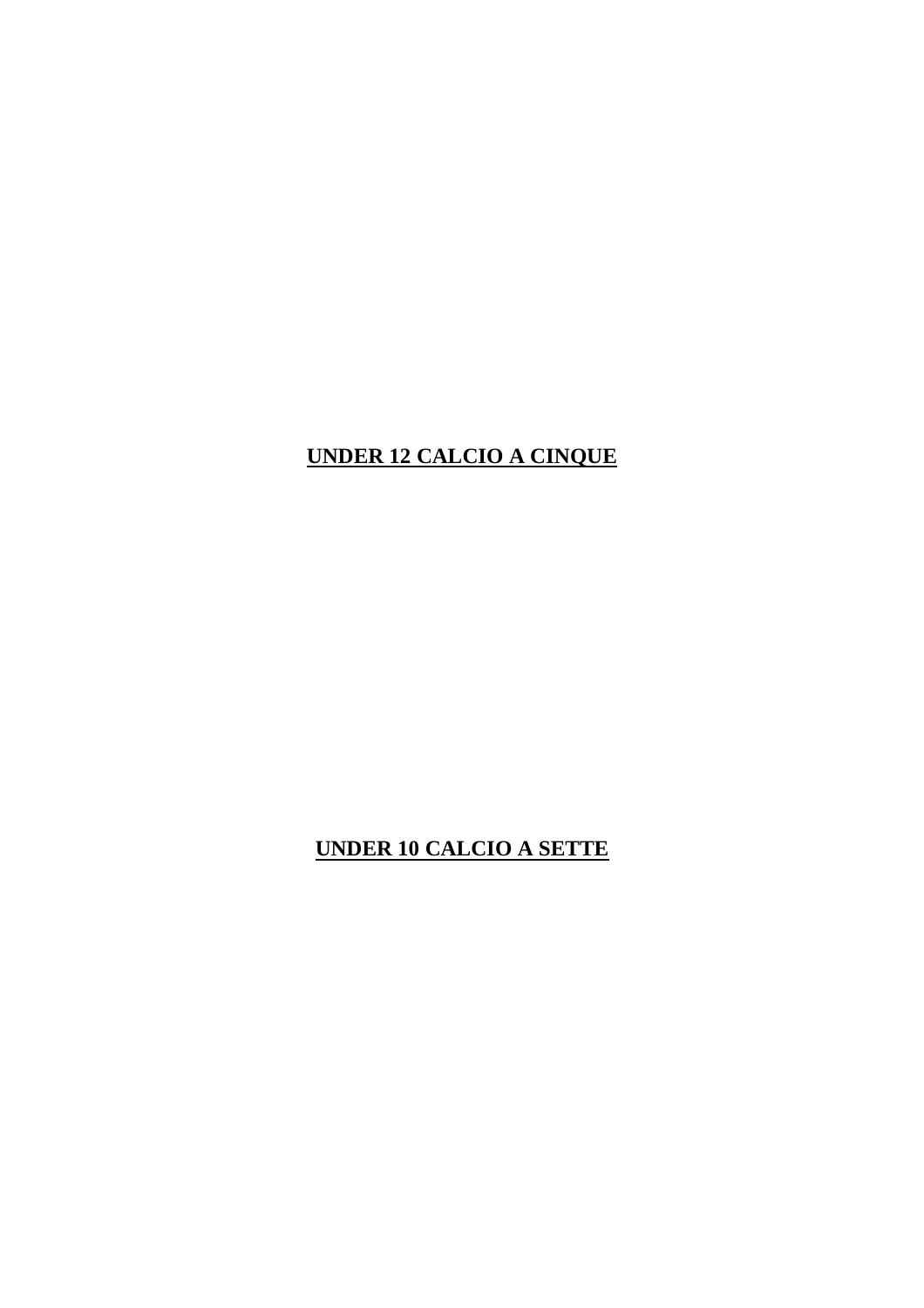## **UNDER 12 CALCIO A SETTE**

| POS.         | <b>SQUADRA</b>    | SP. COMPLEM. | <b>SP. PORTANTE</b> | <b>TOTALE</b> |
|--------------|-------------------|--------------|---------------------|---------------|
|              | 1^ S. GIOVANNI    |              |                     |               |
|              | 2^ POL. PISCINOLA |              |                     |               |
|              | 3^ S. LEUCIO      |              |                     |               |
| $4^{\wedge}$ | <b>GIADA CLUB</b> |              |                     |               |

| POS.         | <b>SQUADRA</b>         | SP. COMPLEM.             | <b>SP. PORTANTE</b>      | <b>TOTALE</b>            |
|--------------|------------------------|--------------------------|--------------------------|--------------------------|
| $1^{\wedge}$ | S. GIOVANNI BLU        | 3                        | 3                        | 6                        |
| $2^{\wedge}$ | <b>GIADA CLUB</b>      | $\overline{\mathcal{L}}$ | $\overline{\mathcal{L}}$ | $\overline{4}$           |
| $3^{\prime}$ | POL. PISCINOLA         | $\overline{0}$           | $\overline{2}$           | $\overline{2}$           |
| $4^{\wedge}$ | <b>G. CLUB SALERNO</b> | $\overline{\mathcal{L}}$ | $\Omega$                 | $\overline{2}$           |
| $5^{\prime}$ | <b>UNITED BOYS</b>     | 1                        |                          | $\overline{2}$           |
| $6^{\prime}$ | CALCIOLANDIA           | 1                        | 1                        | $\overline{2}$           |
| $7^{\wedge}$ | <b>MONTESARCHIO</b>    | 1                        | 1                        | $\overline{2}$           |
| $8^{\wedge}$ | POL. SP PICENTIA       |                          |                          | $\overline{\mathcal{L}}$ |

## **CLASSIFICA GENERALE UNDER10**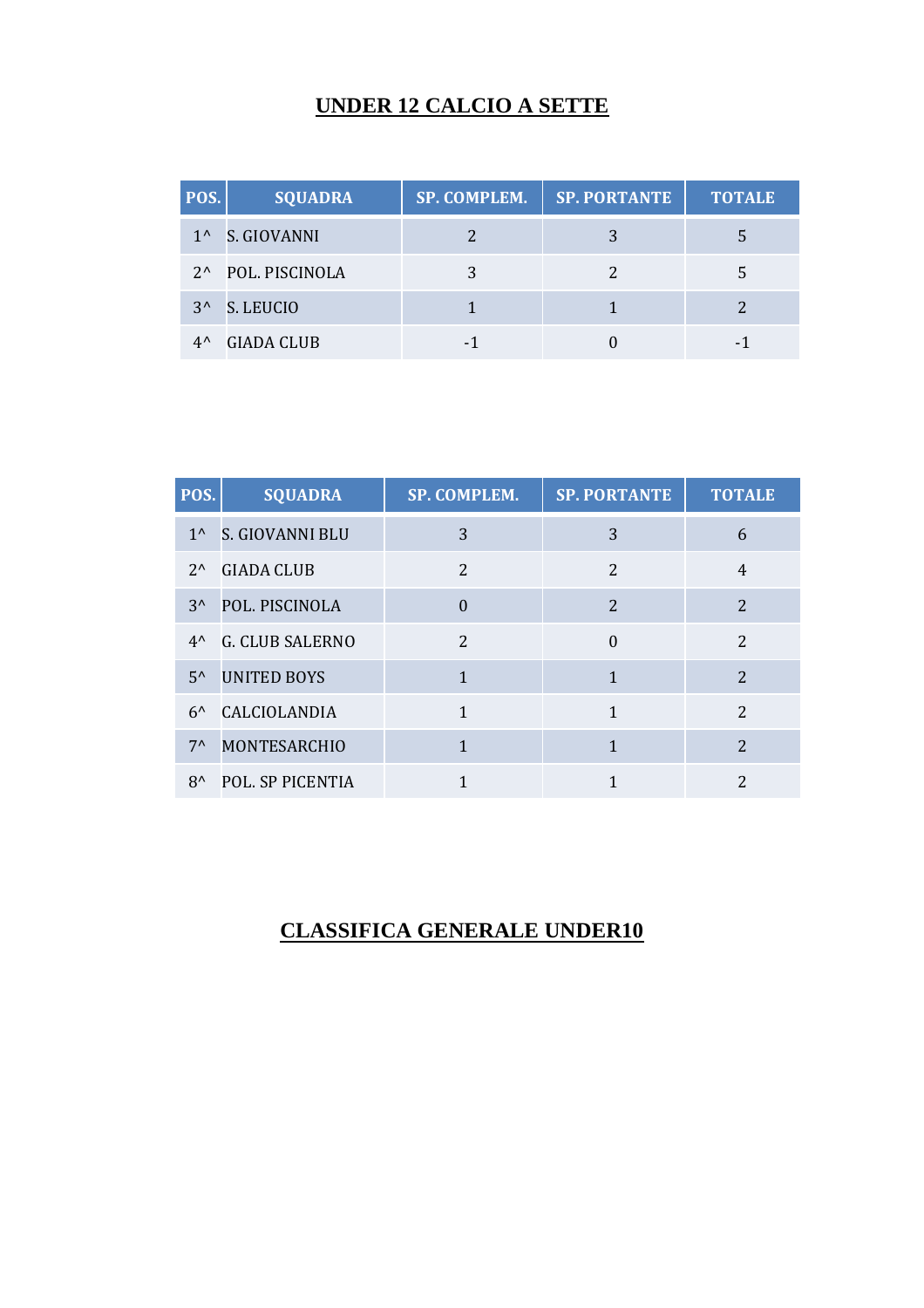#### **CLASSIFICA GENERALE UNDER12**

| POS.         | <b>SQUADRA</b>     | SP. COMPLEM.   | <b>SP. PORTANTE</b> | <b>TOTALE</b>  |
|--------------|--------------------|----------------|---------------------|----------------|
| $1^{\prime}$ | S. GIOVANNI        | 2              | 3                   | 5              |
| $2^{\wedge}$ | POL. PISCINOLA     | 3              | 2                   | 5              |
| $3^{\wedge}$ | R. CASTELFORTE     | 2              | 2                   | $\overline{4}$ |
| $4^{\prime}$ | V. BATTIPAGLIA     | $\overline{2}$ | $\overline{2}$      | $\overline{4}$ |
| $5^{\wedge}$ | <b>DLF SALERNO</b> | 3              | $\mathbf{1}$        | $\overline{4}$ |
| $6^{\prime}$ | <b>GIADA GREEN</b> | $\Omega$       | 3                   | 3              |
| $7^{\wedge}$ | S. LEUCIO          | $\mathbf{1}$   | $\mathbf{1}$        | $\overline{2}$ |
| $8^{\wedge}$ | CALCIOLANDIA       | $\mathbf{1}$   | $\mathbf{1}$        | $\overline{2}$ |
| $9^{\wedge}$ | PLAY TIME VERDE    | $\mathbf{1}$   | $\mathbf{1}$        | $\overline{2}$ |
|              | 10^ LIBERA BLU     | $\mathbf{1}$   | $\mathbf{1}$        | $\overline{2}$ |
|              | 11^ R. S. MARTINO  | $\mathbf{1}$   | $\overline{0}$      | $\mathbf{1}$   |
|              | 12^ GIADA CLUB     | $-1$           | $\Omega$            | $-1$           |

| POS.         | <b>SQUADRA</b>           | <b>SP. COMPLEM.</b> | <b>SP. PORTANTE</b> | <b>TOTALE</b>  |
|--------------|--------------------------|---------------------|---------------------|----------------|
| $1^{\wedge}$ | S. GIOVANNI BLU          | 3                   | 3                   | 6              |
| $2^{\wedge}$ | V. PARTENOPEA            | 3                   | $\overline{2}$      | 5              |
| $3^{\wedge}$ | <b>GIADA CLUB</b>        | $\overline{2}$      | $\overline{2}$      | $\overline{4}$ |
| $4^{\wedge}$ | <b>G. CLUB SALERNO</b>   | $\overline{2}$      | $\Omega$            | $\overline{2}$ |
| $5^{\prime}$ | <b>GIADA CLUB</b>        | $\overline{2}$      | $\overline{2}$      | $\overline{4}$ |
| $6^{\prime}$ | R. S. MARTINO            | $\overline{2}$      | $\mathbf{1}$        | 3              |
| $7^{\wedge}$ | POL. PISCINOLA           | $\Omega$            | $\overline{2}$      | $\overline{2}$ |
| $8^{\wedge}$ | <b>UNITED BOYS</b>       | $\mathbf{1}$        | $\mathbf{1}$        | $\overline{2}$ |
| $9^{\wedge}$ | CALCIOLANDIA             | $\mathbf{1}$        | $\mathbf{1}$        | $\overline{2}$ |
|              | 10^ MONTESARCHIO         | $\mathbf{1}$        | $\mathbf{1}$        | $\overline{2}$ |
|              | 11^ POL. SP PICENTIA     | $\mathbf{1}$        | $\mathbf{1}$        | $\overline{2}$ |
|              | 12^ DE VITA SOCCER       | $\mathbf{1}$        | 3                   | $\overline{4}$ |
|              | 13^ OR. IMMACOLATA       | $\mathbf{1}$        | $\mathbf{1}$        | $\overline{2}$ |
|              | 14 <sup>^</sup> R. REINO | $-1$                | $\theta$            | $-1$           |